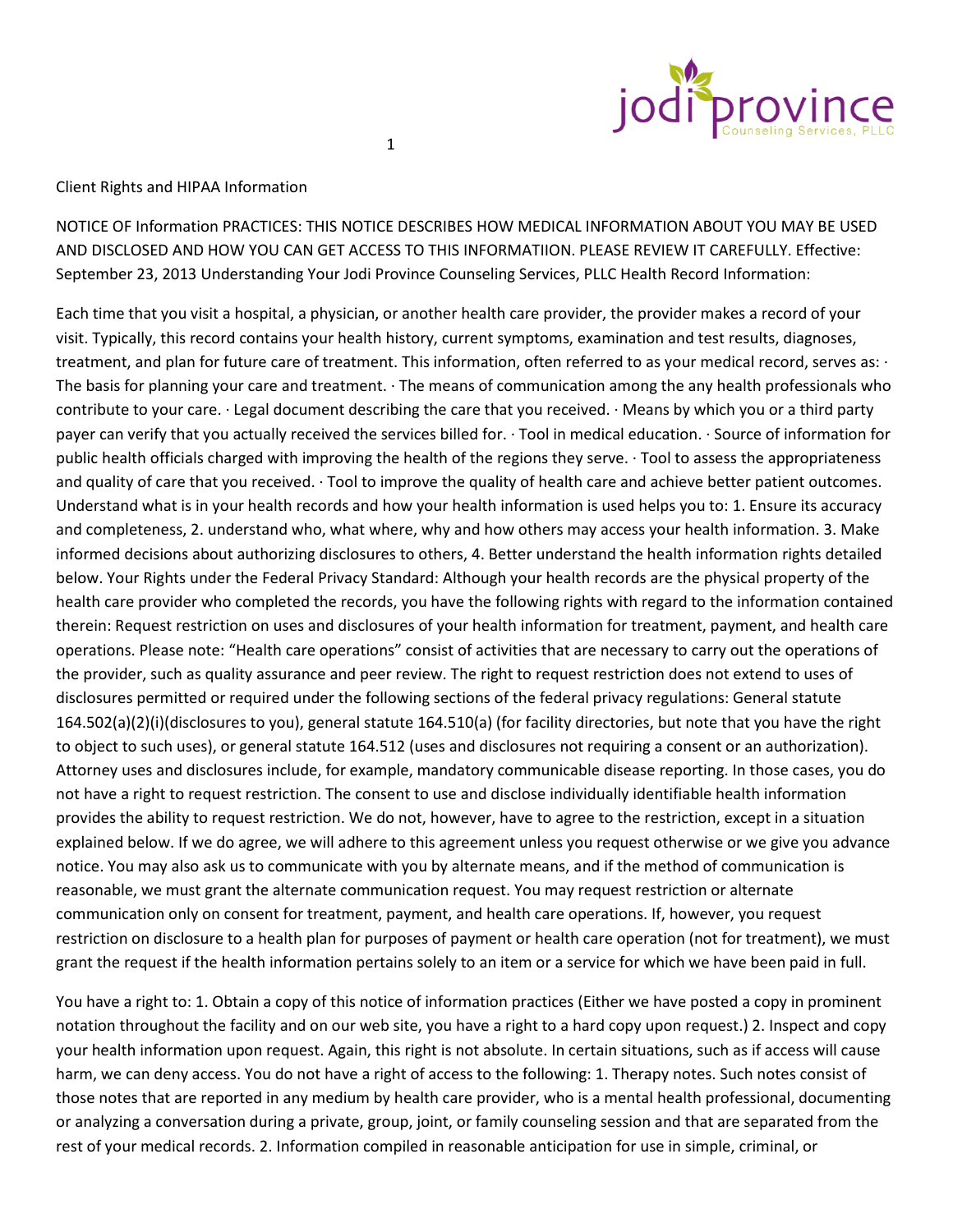

administrative actions or proceedings. 3. Protected Health Information that is subject to the clinical and laboratory improvement amendment of 1988, 42 U.S.C. General statute 263A, to the extent that giving you access would be prohibited by law. 4. Information that was obtained by someone other than a health care provider under a promise of confidentiality then the requested access would be reasonable likely to be a source of information. In other situations, we may deny access, if we do, we must provide you a review of our decisions and our access. These reviewable grounds for denial includes the following: 1. A licensed health care professional, that is your attending physician, as determined, in the exercise of professional judgment, that the access is reasonably likely to endanger the life or physical safety of yourself or another person. 2. The Protected Health Information makes reference to another person (other than a healthcare provider) and Licensed Healthcare Provider has determined, in the exercise of professional judgment, that the access is reasonably likely to cause substantial harm to such or the person. 3. The request is made by your personal representative and a licensed health care profession as determined, and the exercise of professional judgment, giving such access to personal representative is likely reasonable to cause substantial harm to you or another person. 4. For these reviewable grounds, another licensed profession must review the decision of the provider denying access within 60 days. If we deny the access, we will explain why and what your rights are, including how to seek review. If we grant access, we will tell you what, if anything, you do not get access. We reserve the right to charge a reasonable, cost based fee for making copies. Request amendment/correction of your health information: We are not obligated to grant the request if the following condition exist: 1. We did not create the record. If, as in the case with consultation reports from another provider, we did not create the report, we cannot know whether it is accurate or not. Thus, in such cases, you must seek amendment correction from the party creating the record. If the party amend or corrects the record, we will put the corrected record into our records. 2. The records are not available to you as discussed immediately above. 3. The record is accurate and complete. If we deny your request for amendment/correction: We will provide notice to you of why, as well as, how you can attach a statement of disagreement to your records (which we may rebut) and how you may lodge further complaint. If we grant the request, we will make correction and distribute the correction to those whom you identify to us that you want to receive corrected information. Accounting of non-routine uses and disclosures: Accounting and disclosure used other than for treatment, payment, health care operations, or that the Federal Department of Health and Human Services set after January 1, 2011, will be provided to you upon your request (for uses and disclosures for treatment, payment, and health care operations.) We are not obligated to provide an accounting of disclosure to you for the following: Protected Health Information. For the facility director or to persons involved in your care or for other notification purposes as provided in general statute 164.510 in the Federal Privacy Regulations (uses and disclosures requiring an opportunity for the individual to agree or to object, including notifications to family members, personal representatives, or other persons responsible for your care, your location, general condition, or death). For national security or intelligence purposes under general statute 164.512(K)(2) of the Federal Privacy Regulations (disclosures not requiring consent, authorization, or an opportunity to object). To correctional institutions or law enforcement officials under general statute 164.512(K)(5) of the Federal Privacy Regulations (disclosures not requiring consent, authorization, or an opportunity to object) that occurred before April 14, 2003. We must provide the accounting within 60 days. The accounting must include the following information: Date of each disclosure. Name and address of the organization or person, who received the Protected Health Information. Brief description of the information disclosed. Brief statement of the purposes of the disclosure that reasonably informs you of the basis for the disclosure or, in real such statement, a copy of your written authorization or a copy of a written request for disclosure. The first accounting in any 12 months period is free. Thereafter, we reserve the right to charge a reasonable, cost based fee. Revoke your consent or authorization to use or disclose health information except to the

2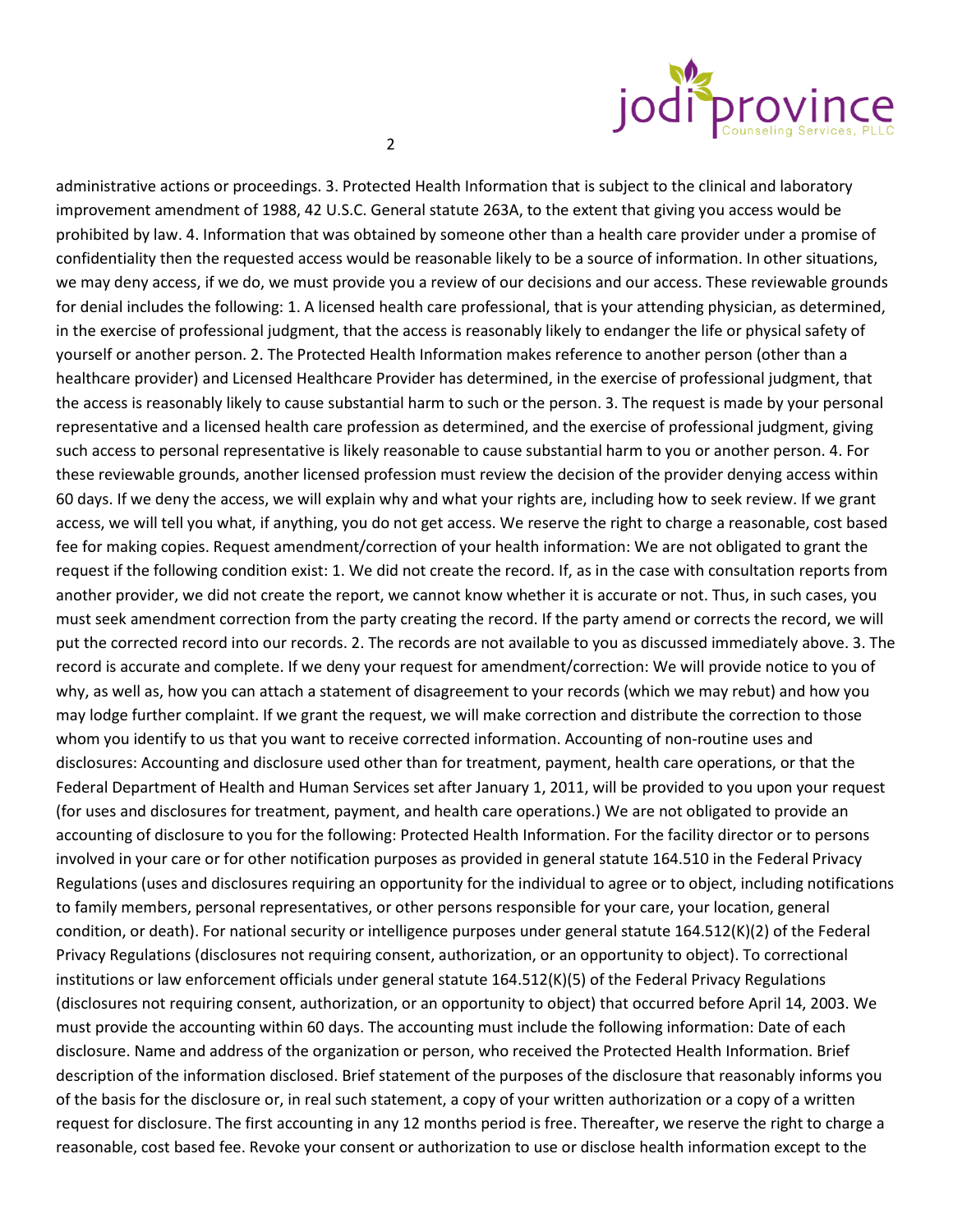

extent that we have taken action in reliance on the consent or authorization. Our responsibilities under the Federal Privacy Standard and Your Rights: In addition to providing for your rights as detailed above, the federal privacy standard requires us to take the following measures: Maintain the privacy of your health information, including implementing reasonable and appropriate physical, administrative, and technical safeguards to protect the information. Provide you this notice as to our legal duties and privacy practices. With respect to individually identifiable health information that we collect and maintain about you. Abide by the terms of this notice. Trying our personal concerning privacy and confidentiality. Implement extension policy to disciplines who breach privacy/confidentiality or our policies with regard there too. Litigate, less than the harm of, any breach of privacy/confidentiality. We will not use a disclosure health information without your consent or authorization, except as prescribed and just noted or otherwise required by law.

Your rights also include: The right to refuse treatment; the right to access medical care and habilitation, regardless of age or degree of MH/IDD/SA disability; the right to receive a copy of your treatment plan; and the right to contact NC Disability Rights. These rights are posted in our office and also available upon request. You can review these at intake. How to get more information or to report a problem: If you have questions and/or would like additional information you may contact Jodi Province on Jodi Province counseling services at 336-818-0733. We reserve the rights to change our practices and to make the new provisions affective for all individually identifiable health information that we maintain. If we change our information practices, we will now advise notice to the address that you have given us. Examples of disclosures for treatment, payment, and health care operations: If you give up consent, we will use your health information for treatment. Example, a physician, a physician's assistant, a therapist or counselor, a nurse or another member of your health care team will record information in your record to diagnose your condition and determine the best course of treatment for you. The primary care giver will give treatment orders and document what he or she expects other members of the health care team to do to treat you. Those other members will again document actions to take and their observations. In that way, the primary care giver will know have you are responding to treatment. We will also provide your physician, other health physicians, or subsequent health care provider copies of your record to assist in treating you once we are no longer treating you. If you give us consent, we will use your health information for payment: Example: We may send a bill to you or to a third party payer such as a health insurer. The information on accompanying the bill may include information that identifies you're your diagnosis, treatment received, and supplies used. If you give us consent, we will use your health information for health care operations: Example: Members of the medical staff, the risk or quality improvement manager, or members of the quality insurance team may use information in your records to assess the care and outcomes in your cases and the confidence of the caregivers. We will use this information in an effort to continually improve the quality and effectiveness of the health care service that we provide. Business associates: We provide some services to contracts with business associates. Examples include certain diagnostic tests, a copy service to make copies of medical records, in the like. When we use these services, we may disclose your health information to the business associates so they could perform the function or functions that we have contracted with them to do and they will be your third party payer for services provided. To protect your health information however, we require the business associate to appropriately safeguard your information. After February 17, 2010, business associates must comply with the same federal security and privacy rules as we do. Directory: Unless, you notify us that you object we will use your name, location in the facility, general condition, and religious affiliation for directory purposes. This information may be provided to members of the clergy and, except for religious affiliation to other people, who ask for your name. Notification: We may use or disclose information to notify or see if to notify in a family member, a personal representative, or another person responsible for your care, location, and general condition. Communication with family: Unless you object, health professions, using the best judgment, may disclose to a family

3